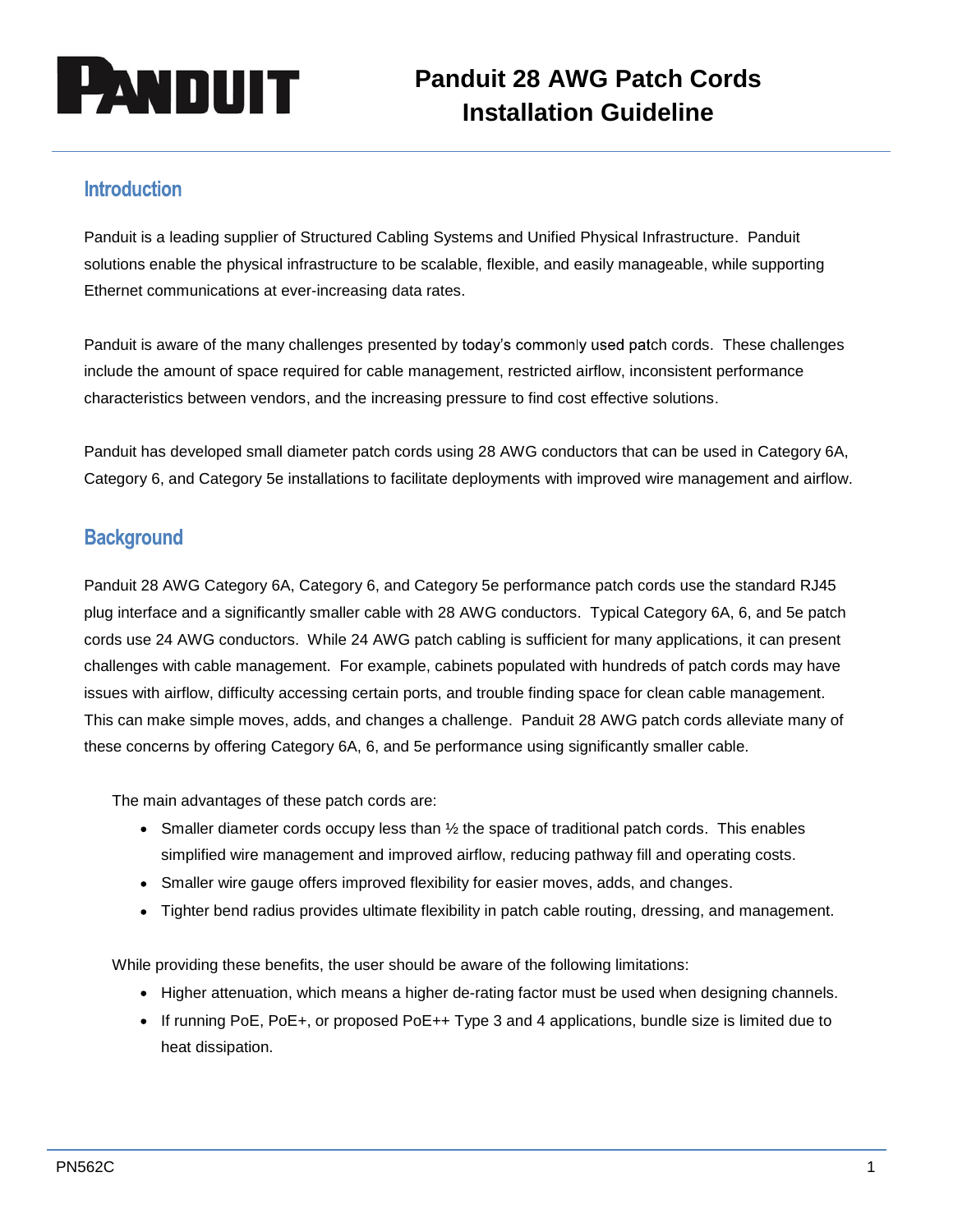# **Relationship to Standards**

## *Performance Standards*

ANSI/TIA-568-C.2 and ISO 11801 define performance standards for Ethernet communication systems and their sub-components. Panduit 28 AWG Category 6A, Category 6, and Category 5e performance patch cords exceed all patch cord electrical performance requirements, and are 100% tested to patch cord limits.

Panduit 28 AWG patch cords utilize 28 AWG conductors which do not meet the 22-26 AWG patch cord conductor size recommendation for patch cable in ANSI/TIA-568-C.2, resulting in an increased attenuation derating value of 1.9. As a result, when used with 90-meter permanent links Panduit 28 AWG Category 6A, Category 6, and Category 5e performance patch cords support 96-meter channels.

### *Connector Standards*

IEC 60603-7 specifications include common dimensions, mechanical, electrical, and environmental characteristics (and applicable tests) for the plug and jack. These specifications ensure all plugs and jacks that are in compliance to this standard are intermateable. Panduit 28 AWG patch cord plugs meet all IEC 60603-7 requirements.

IEC 60352-3 governs solderless connections for insulation displacement contacts (IDCs). These tests ensure the jack contact / cable conductor interface maintains adequate performance for the life of the connector. Panduit developed Category 6A, Category 6, and Category 5e jack modules (CJT6X88TG\*\*, CJT688TG\*\*, and CJT5E88TG\*\*) specifically designed to terminate 28AWG conductors and meet all requirements of IEC 60352- 3. Jacks designed for 22-26AWG cable are not recommended for use with 28AWG stranded conductors.

IEC 60352-6 governs solderless connections for insulation piercing contacts (IPCs). While it may be a lesserknown specification, it is extremely relevant for plugs. These tests ensure the plug contact / cable conductor interface maintain acceptable performance for the life of the connection. Panduit 28 AWG patch cord plugs meet all IEC 60352-6 requirements.

### *Power over Ethernet*

TSB-184A, "Guidelines for Supporting Power Delivery Over Balanced Twisted-Pair Cabling" is a technical service bulletin published by TIA. TSB-184A recommends a maximum temperature increase of 15 degrees Celsius over the ambient temperature for the center cable in a cable bundle operating at full PoE, PoE+ or PoE++ power. All Panduit cables are designed to properly deliver PoE, PoE+ or PoE++ power, including all of our 28AWG patch cords. Panduit 28 AWG patch cords will meet the temperature rise recommendation of PoE and PoE+ in bundles up to 48 cables, and PoE++ in bundles up to 24 cables.

.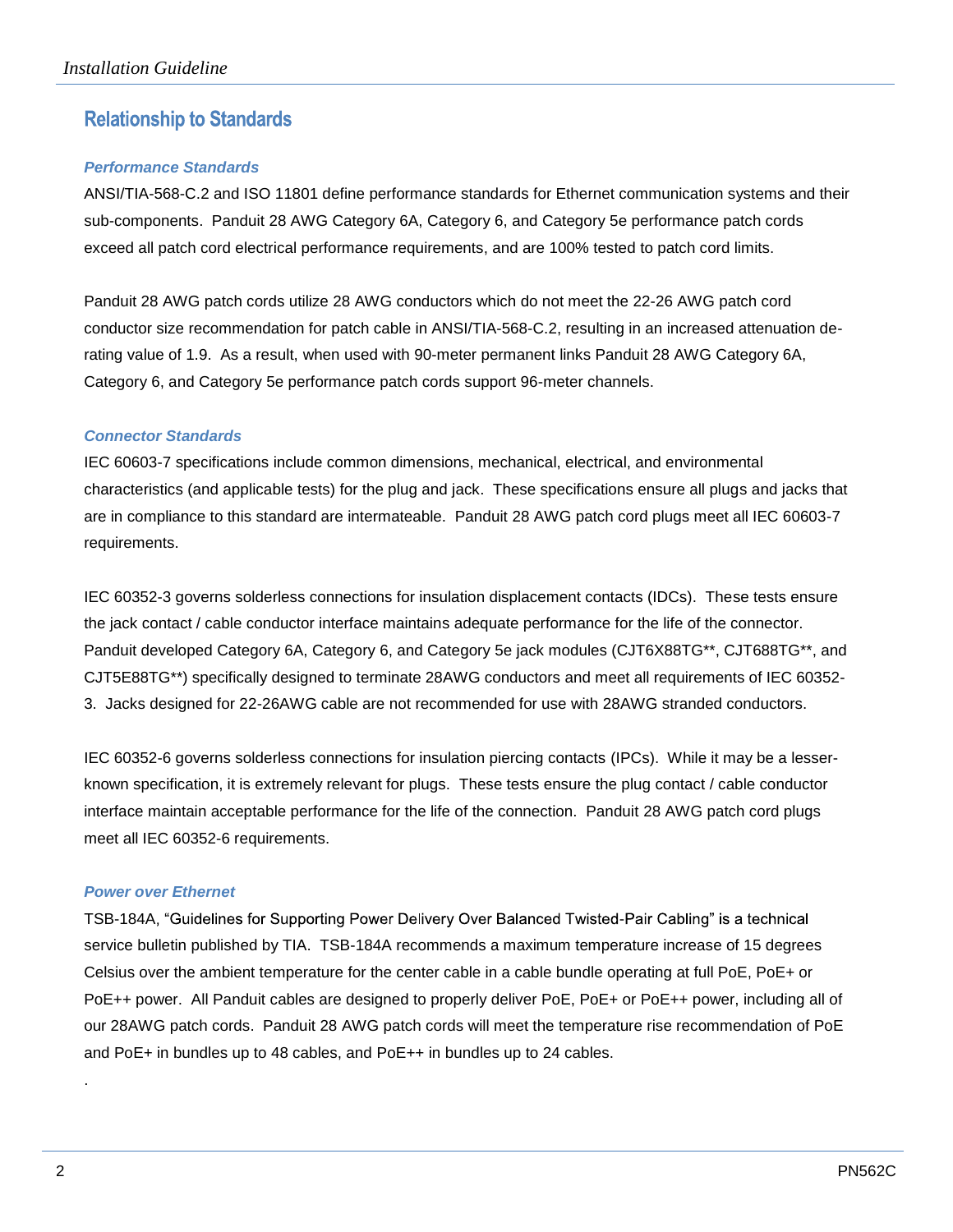# **Value Proposition**

The table below provides a comparison of several important parameters for Panduit 28 AWG and Panduit 24 AWG patch cords.

| <b>Parameter</b>                                                                             | <b>Panduit 28 AWG</b><br><b>Category 6A</b><br><b>Patch Cords</b>                | <b>Panduit 28 AWG</b><br><b>Category 6 and 5e</b><br><b>Patch Cords</b> | <b>Panduit 24 AWG</b><br>Category 6A, 6, and 5e<br><b>Patch Cords</b>                 |  |
|----------------------------------------------------------------------------------------------|----------------------------------------------------------------------------------|-------------------------------------------------------------------------|---------------------------------------------------------------------------------------|--|
| Cable diameter                                                                               | 0.185 in (4.7mm)                                                                 | 0.15 in (3.8mm)                                                         | 0.215-0.275 in (5.5-7.0mm)                                                            |  |
| Cable cross sectional area                                                                   | 0.027 in <sup>2</sup> (17.3 mm <sup>2</sup> )                                    | $0.017$ in <sup>2</sup> (11.3 mm <sup>2</sup> )                         | $0.036 - 0.59$ in <sup>2</sup><br>$(23.8-38.5$ mm <sup>2</sup> )                      |  |
| Cable capacity of PRVF6<br>vertical manager - 35% fill                                       | 492                                                                              | 749                                                                     | 223-364                                                                               |  |
| Recommended bend radius                                                                      | 0.74 in (19mm)                                                                   | 0.60 in (15mm)                                                          | 1.00 in (25mm)                                                                        |  |
| Attenuation de-rating factor                                                                 | 1.9                                                                              | 1.9                                                                     | 1.2                                                                                   |  |
| Maximum channel length with<br>10 meters of patch cords                                      | 93 meters                                                                        | 93 meters                                                               | 100 meters                                                                            |  |
| Maximum patch cord length<br>used with 90m PL                                                | 6 meters                                                                         | 6 meters                                                                | 10 meters                                                                             |  |
| PoE/PoE+ use                                                                                 | Yes.<br>Up to 48 cables per bundle                                               | Yes.<br>Up to 48 cables per bundle                                      | Yes.<br>Up to 100 cables per bundle                                                   |  |
| Proposed PoE++ Type 3 and 4<br>Use                                                           | Yes.<br>Up to 24 cables per bundle                                               | Yes.<br>Up to 24 cables per bundle                                      | Yes. Up to 72 (for 6 and 6A)<br>or 48 (5e) cables per bundle                          |  |
| Exceeds applicable ANSI/TIA-<br>568-C.2 and ISO 11801 patch<br>cord performance requirements | Yes                                                                              | Yes                                                                     | Yes                                                                                   |  |
| 100% tested to patch cord<br>performance requirements                                        | Yes                                                                              | Yes                                                                     | Yes                                                                                   |  |
| Plug exceeds IEC 60603-7 and<br>IEC 60352-6 specifications.                                  | Yes                                                                              | Yes                                                                     | Yes                                                                                   |  |
| The plug is centered within the<br>ANSI/TIA-568-C.2 range.                                   | Yes                                                                              | Yes                                                                     | Yes                                                                                   |  |
| Plug contacts plated with 50<br>micro inches of gold and rated<br>for 2500 cycles            | Yes                                                                              | Yes                                                                     | Yes                                                                                   |  |
| Meets IEC 60352-3 specification<br>when terminated to a jack                                 | Yes<br>Category 6A - CJT6X88TG**<br>Shielded jack not available at<br>this time. | Yes<br>Category 6 - CJT688TG**<br>Category 5e - CJT5E88TG**             | Yes<br>Category 6A - CJ6X88TG**<br>Category 6 - CJ688TG**<br>Category 5e - CJ5E88TG** |  |
| Part of Panduit Certification plus<br>warranty                                               | Yes                                                                              | Yes                                                                     | Yes                                                                                   |  |

## **Table 1 - Comparison of Panduit 28 AWG and 24 AWG Patch Cords**

\*\* = Color code.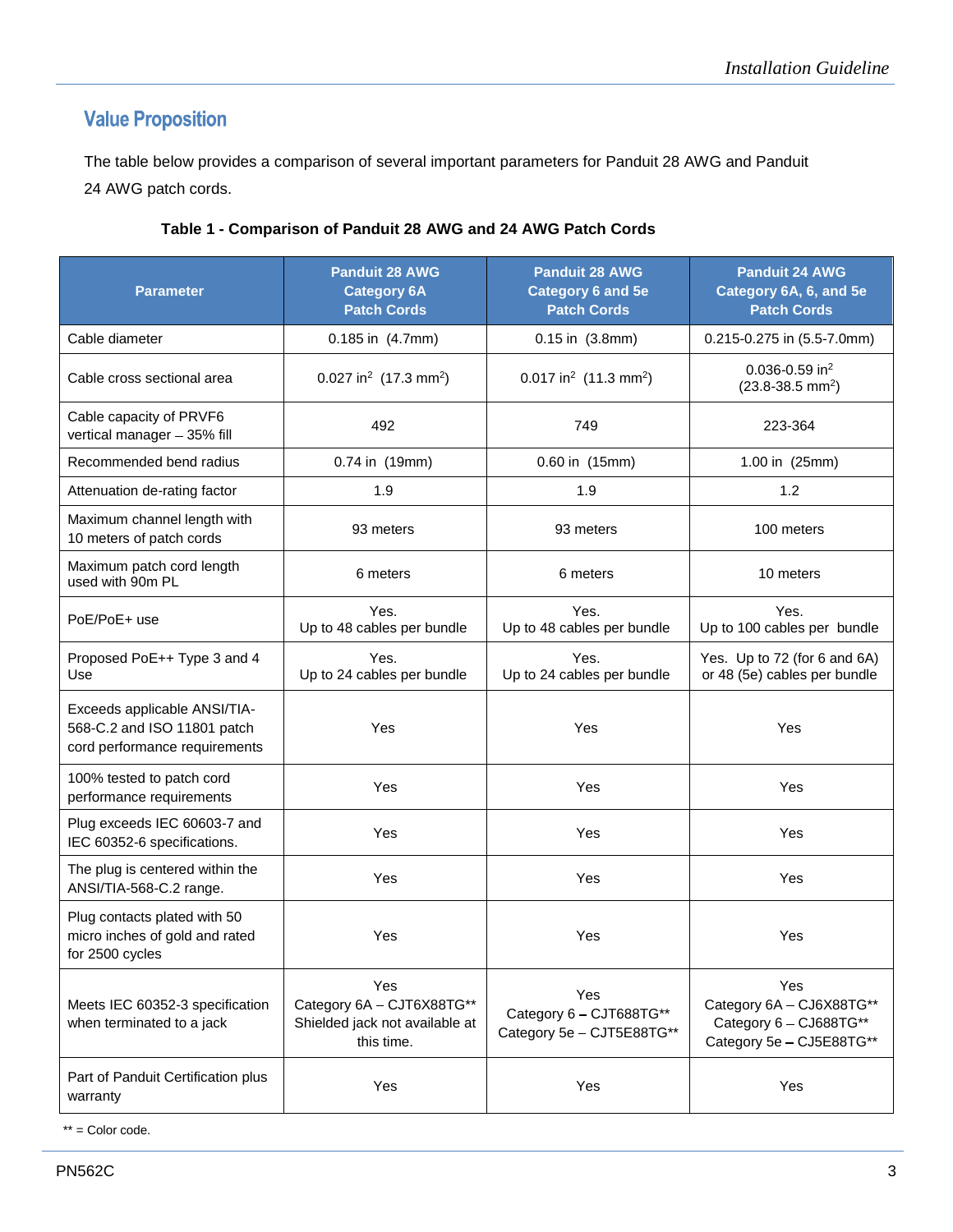# **Space Saving**

Panduit 28 AWG Category 6A, Category 6, and Category 5e performance patch cords offer a significant space saving benefit over traditional 24 AWG patch cords. Figure 1 illustrates the difference in bundle size between Panduit 24 AWG and Panduit 28 AWG Category 6 performance patch cords. Figure 2 illustrates the physical differences between a Panduit 28 AWG and traditional 24 AWG patch cords of equal length (7-feet).





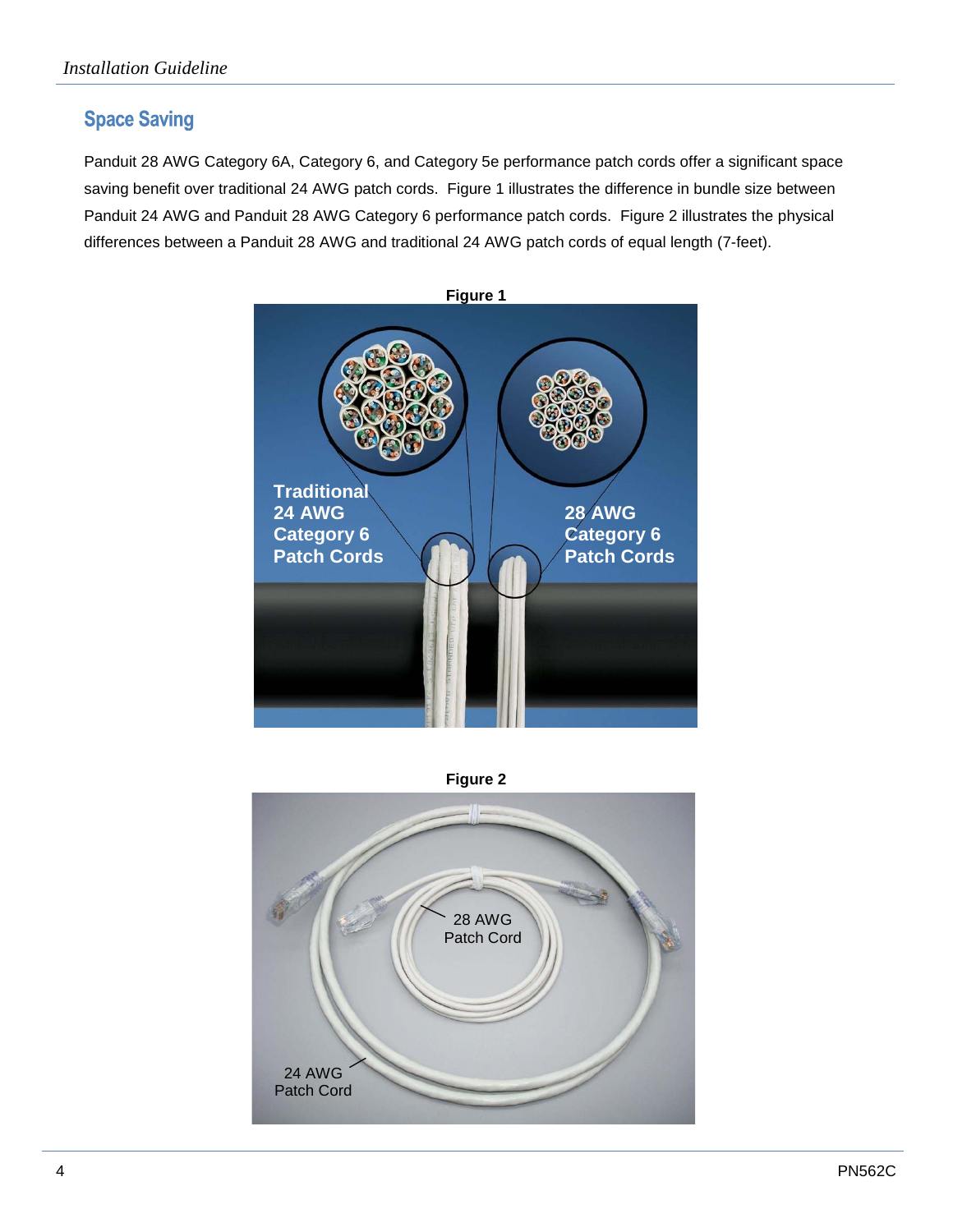## **Length Guidelines**

The maximum length of a channel depends on the de-rating factor of the cabling components within the channel (patch cords, equipment cords, and horizontal cabling). Panduit horizontal cable has a de-rating factor of 1. Panduit 24 AWG patch cords have a de-rating factor of 1.2. All Panduit 28 AWG patch cords have a de-rating factor of 1.9.

The maximum length of a channel (in meters) is calculated by:

*(De-rating of patch \* Patch Length) + (De-rating of horizontal \* Horizontal Length) < 102 m.*

This equation supports the following example channel lengths and configurations using Panduit 28 AWG patch cords:

### *Channel length with a 90 meter permanent link*

- 6 meters of total 28 AWG patch cord length
- 90 meters of total horizontal cable length
- **96 meter channel length**

### *Channel length with 10 meters of 28 AWG patch cords*

- 10 meters of total 28 AWG patch cord length
- 83 meters of total horizontal cable length
- **93 meter channel length**

#### *Channel length of 100 meters*

- 2 meters of total 28 AWG patch cord length
- 98 meters of total horizontal cable length\*
- **100 meter channel length**
	- \* Note: 98 meters will not pass Permanent Link testing with a field tester; however, the total channel will pass channel testing and Ethernet traffic.

These channel configurations employing Panduit 28 AWG patch cords will exceed all Category 6A, Category 6, and Category 5e performance requirements defined in ANSI/TIA-568-C.2 and ISO11801.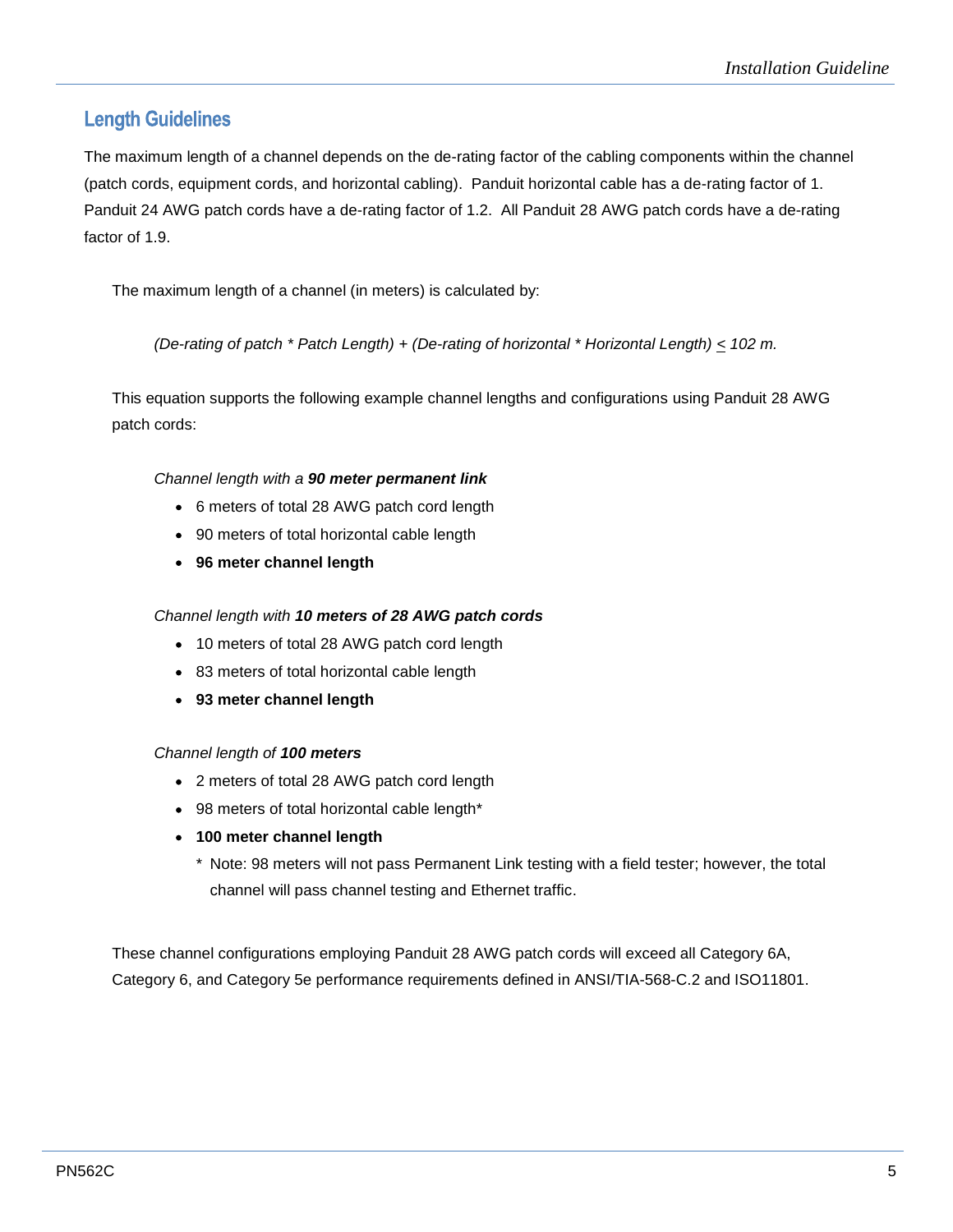| <b>Total 28 AWG Patch Cord</b><br>Length |                | <b>Maximum 23 AWG Horizontal</b><br><b>Cable Length</b> |             | <b>Maximum Total Channel Length</b> |             |
|------------------------------------------|----------------|---------------------------------------------------------|-------------|-------------------------------------|-------------|
| <b>Meters</b>                            | <b>Feet</b>    | <b>Meters</b>                                           | <b>Feet</b> | <b>Meters</b>                       | <b>Feet</b> |
| $\overline{2}$                           | $\overline{7}$ | 98*                                                     | 321         | 100                                 | 328         |
| $\mathfrak{S}$                           | 10             | 96*                                                     | 314         | 99                                  | 324         |
| $\overline{\mathbf{4}}$                  | 13             | $94*$                                                   | 308         | 98                                  | 321         |
| 5                                        | 16             | $92*$                                                   | 301         | 97                                  | 317         |
| $\,6$                                    | 20             | 90                                                      | 295         | 96                                  | 315         |
| $\overline{7}$                           | 23             | 88.5                                                    | 290         | 95.5                                | 313         |
| 8                                        | 26             | 86.5                                                    | 283         | 94.5                                | 309         |
| $\boldsymbol{9}$                         | 30             | 84.5                                                    | 277         | 93.5                                | 307         |
| 10                                       | 33             | 83                                                      | 272         | 93                                  | 305         |
| 11                                       | 36             | 81                                                      | 265         | 92                                  | 301         |
| 12                                       | 39             | 79                                                      | 259         | 91                                  | 298         |
| 13                                       | 43             | 77                                                      | 252         | 90                                  | 295         |
| 14                                       | 46             | 75                                                      | 246         | 89                                  | 292         |
| 15                                       | 49             | 73.5                                                    | 241         | 88.5                                | 290         |
| 16                                       | 52             | 71.5                                                    | 234         | 87.5                                | 286         |
| 17                                       | 56             | 69.5                                                    | 228         | 86.5                                | 284         |
| 18                                       | 59             | 67.5                                                    | 221         | 85.5                                | 280         |
| 19                                       | 62             | 65.5                                                    | 214         | 84.5                                | 276         |
| 20                                       | 66             | 64                                                      | 209         | 84                                  | 275         |

## **Table 2 - Summary of total 28 AWG patch cord length vs. maximum channel length.**

\* Horizontal cable lengths over 90 meters will not pass Permanent Link testing with a field tester, however the total channel will pass Channel testing and Ethernet traffic.

Note: Beyond 20 meters the maximum length of 28 AWG patch cords may be limited by DC Loop Resistance specifications. Panduit's 28 AWG Category 6A performance patch cords are limited to a maximum length of 40 meters in point-to-point applications (using only patch, with no horizontal cable).